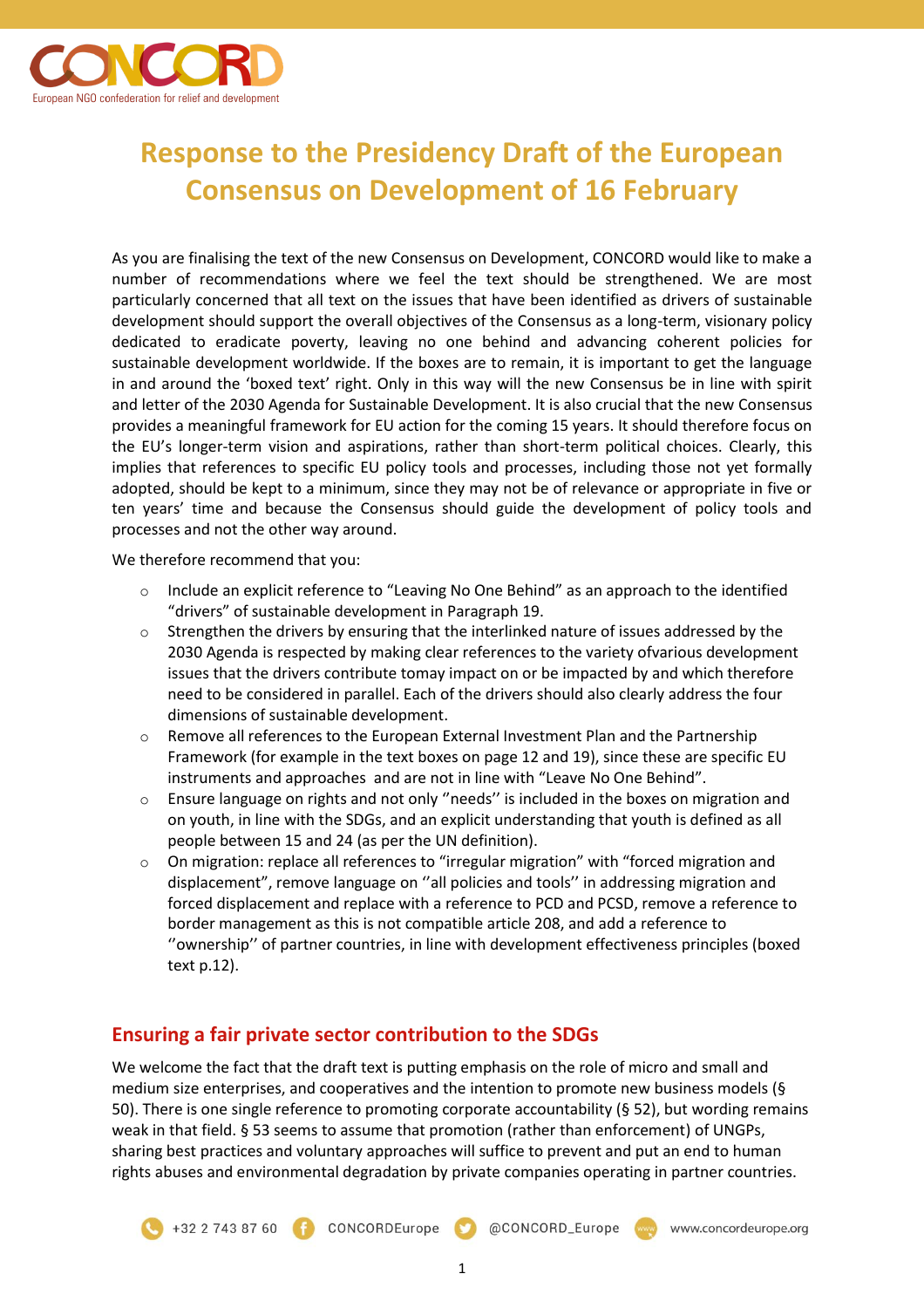

- $\circ$  The Consensus should recognise that there are areas of tension between commercial practices/financial return and development. For example, tax payments can be seen either as a cost that should be minimised or a contribution to the communities where the business operates.
- $\circ$  The Consensus should acknowledge that private finance cannot be a substitute to public investment in health, education, and social protection.
- $\circ$  The Consensus should include a commitment by the EU to putting in place a binding corporate accountability framework, including redress mechanisms in cases of human rights violations or environmental damage by European companies operating in partner countries.

#### **Avoid identifying development with economic growth**

We also welcome that the text recognised the multidimensional nature of poverty in §22. We welcome the inclusion of the 20% benchmark on social inclusion and human development (§ 21) and the inclusion of an express reference to the right to health (§ 27). The new draft has also made progress in qualifying the need for "sustainable and inclusive" growth. However, additional efforts are needed to avoid identifying development with economic growth. Economic growth alone does not necessarily trickle down to the majority and does not benefit everyone equally. GDP is at best a very limited measure of development and can mask rising inequality.

- Remaining references to growth should be replaced by "inclusive and sustainable economic development/progress". This includes the reference to growth in § 91.
- $\circ$  The text should include a more comprehensive notion of economic development and commit the EU to find alternative indicators which also reflect social and environmental costs as well as well-being.

#### **Development assistance not to be put at the service of migration objectives**

We welcome the fact that the draft text reconfirms that EU development policy should have the eradication of poverty as its primary objective, be based on development effectiveness principles and that development spending should fall within the OECD-DAC definition. However, §39 contradicts those commitments by opening the door to making EU development cooperation and trade conditional on reaching migration objectives. In addition, there is no evidence that the type of measures listed in § 38 to address the root causes of 'irregular migration' (or rather forced migration and displacement) will work. Instead, EU support should focus on preventing and solving conflicts, tackling inequalities, improving governance, strengthening people's resilience, supporting citizens to hold their governments accountable, building an enabling environment for civil society, enhancing the rule of law and tackling corruption. Only then can the EU contribute to create local opportunities for safe and decent work and livelihoods, so that people and their families can freely choose whether to migrate or not.

- $\circ$  The reference to "applying the necessary leverage by using ... development and trade" in § 39 should be deleted.
- $\circ$  The words "irregular migration" in §s 38, 39 and 72 should be replaced with "forced migration and displacement", and insisting the EU should create more legal pathways thus reducing irregular migration by making it regular.
- o Include references to human rights obligations in the box on migration

+32 2 743 87 60 **CONCORDEurope** 

@CONCORD\_Europe

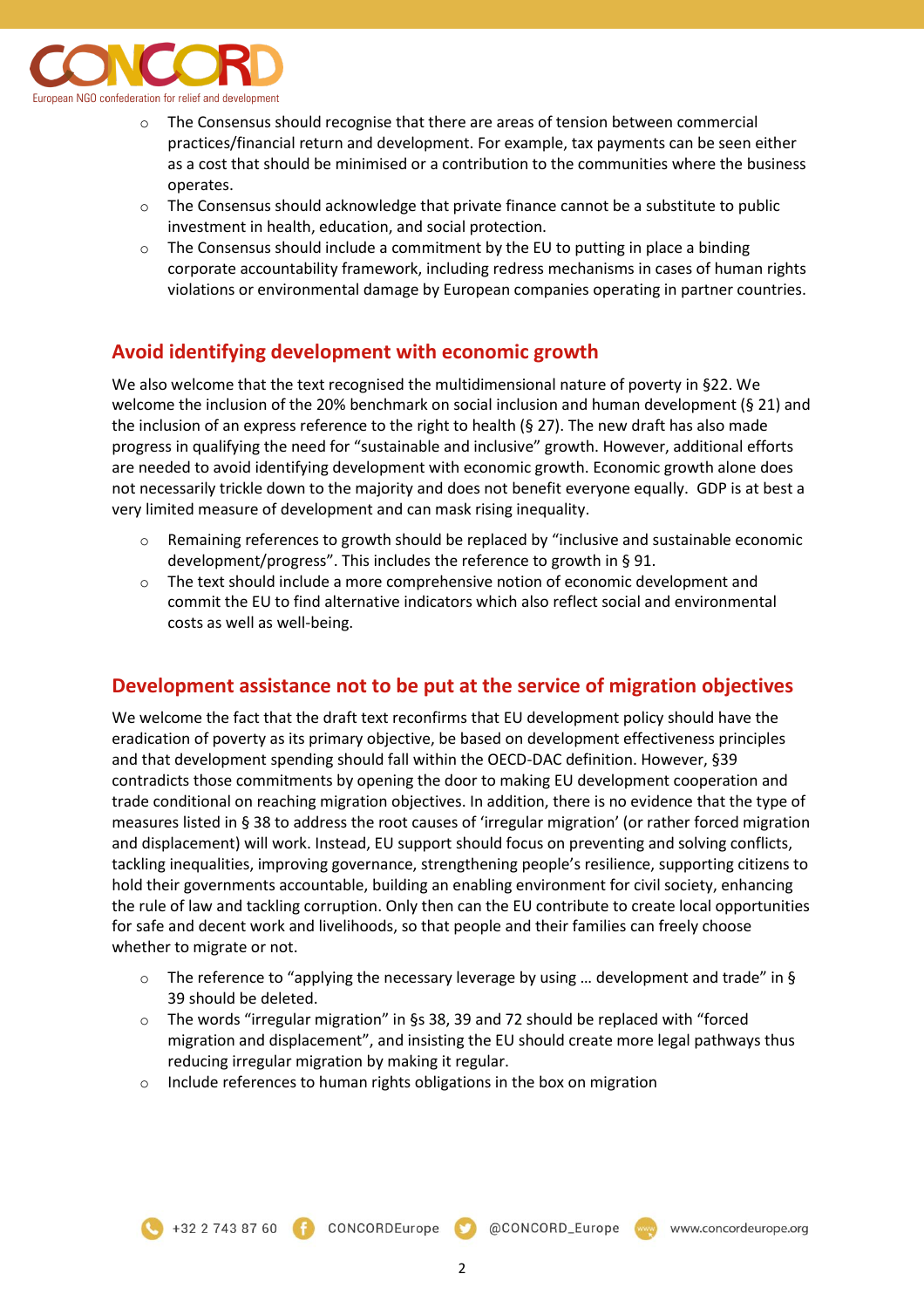

# **Gender is broader than the Gender Action Plan**

In comparison with the EC Communication, the Presidency draft benefits from improved language on various issues relevant for gender equality, such as sexual and gender-based violence or sexual and reproductive health and rights. However, the action of the EU and its Member States in the realm of gender equality and women's and girls' empowerment is notably framed by the Gender Action Plan 2016-2020. While valuable, this plan only covers a limited period of time and, because of this, presents certain limitations in its response to this massive challenge. In addition, if gender equality is still acknowledged as a key value of development cooperation, its preconditions - the areas in which it is critical to invest to guarantee that the global community will reach gender equality – remain absent from the document and few sections (except the 'principles' and 'People' sections) state a link to gender equality.

- $\circ$  Adopt a broader and more ambitious approach to gender that goes beyond the Gender Action Plan.
- $\circ$  Include explicit commitments to ensure gender budgeting and invest in areas that are key to advance gender equality.

#### **Development at the heart of partnerships instead of investment and security concerns**

The new draft of the Consensus on development partially addresses some of the concerns regarding the development partnerships that the EU is planning to implement in the future. We welcome the fact that the text reaffirms its support for the development effectiveness principles as a key agenda to all kinds of development cooperation. However, concerns remain that the Consensus could set the stage for making policy dialogue on issues such as security, trade and migration a precondition for development strategies. The new draft is still keen to pursue *collaborative partnerships* (§ 73)*,* which may mark a departure point from the notion that the sole priority is the realization of the 2030 Agenda through the leadership of Partner Countries. The approach based on policy dialogue on non-development issues drives, for instance, the partnerships with Middle Income Countries when *a combination of political, security, economic, scientific, technical, technological and adapted financial cooperation* in called into question with an agenda of *public policy and reform* (§ 95). Similarly, the suggested nexus between world trade agreements and development cooperation (§ 106) blurs the boundaries between priorities and interests, not just between policies.

- Whilst it is appreciated that the 2030 Agenda comes with a breadth of new challenges and identifies the interlinkages between different areas, we urge the EU to keep partnerships on a firm development ground without juxtaposing any kind of conditionality.
- o The EU should not utilize cooperation, and ODA in particular, to *leverage closer trade relationship*, which may not only affect the democratic ownership principle, but may also diminish support for key global public goods such as education, health and land.
- $\circ$  In the case of blending (§ 82) and leveraging (§ 102), the Consensus should safeguard the additionality of the funds and the development nature of the results that such approaches are expected to pursue.
- o The EU, when turning to *security sector actors* (§ 67) for development objectives, should disclose their plans in advance and seek the scrutiny and approval of the international community, OEDC DAC included.

@CONCORD\_Europe

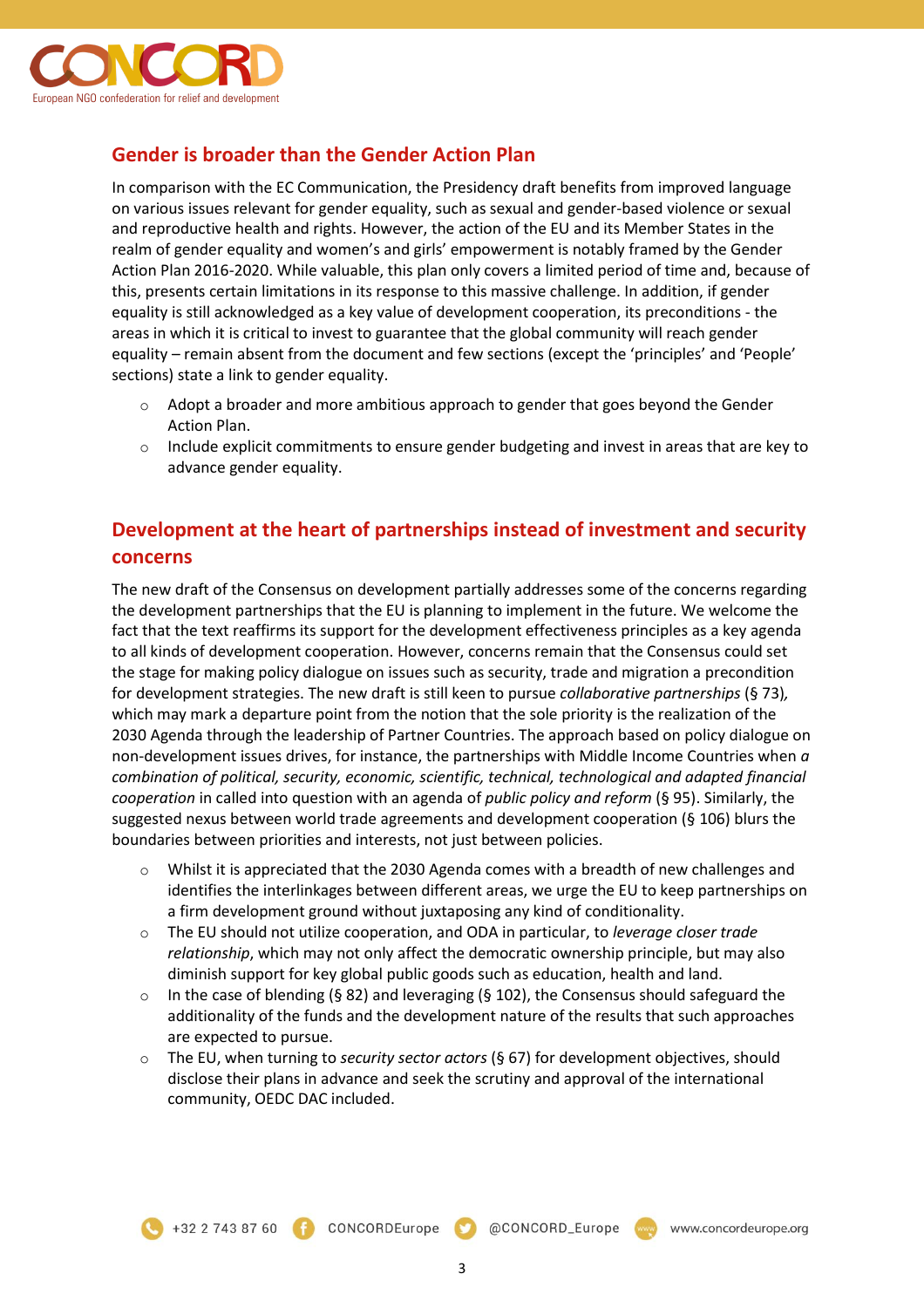

# **Remain true to the concept of PCD and PCSD**

We recognize and welcome the improved text by the Council regarding Policy Coherence for Development in § 10. However, the commitments to PCD and PCSD are contradicted by a lack of recognition of existing and potential incoherences, and by misinterpretation PCD as efforts to channel development cooperation and ODA in support of other policy areas and EU's internal interests. One example of this is the commitment to use development cooperation to support the implementation of the provisions on trade and development in the EU trade agreements with partner countries (§ 51). The sustainability chapters in trade agreements will have limited impact on the ground, even if they are backed with ODA, as long as those provisions cannot be enforced in the same terms than the other provisions of FTAs. Furthermore, the principle of PCSD would entail sustainable development guiding the whole trade agreement, not being an additional chapter to be implemented by ODA funding.

- o The principle of PCSD should be included in § 7, replacing "A range of EU policies contribute in a coherent manner to this objective" with "*Policy Coherence for Sustainable Development is a key principle and obligation to ensure that EU policies contribute to and not undermine sustainable development globally*."
- $\circ$  The reference to PCD in § 51 should be removed because it is a clear misinterpretation of the principle. Instead, the text should add a reference to the need to channel ODA, and Aid for Trade in particular, towards areas and sectors that have the potential to reduce inequality and ensure that the wealth generated by trade benefits all citizens.
- $\circ$  The PCD section (4.2) should be strengthened by: including references to "avoiding detrimental impacts on human rights and sustainable development" (§ 110); indicating how policy processes will also "assess any potentially negative impacts" (§ 111); and developing and implementing "mitigation, accountability and redress mechanisms to ensure that all its policies have, as far as possible, a positive impact on sustainable development"
- $\circ$  The draft should also ensure than the security and migration agendas also fall within the scope of the principle of PCD/PCSD (similarly to trade and investment), and that any measures implemented in these areas are consistent with development objectives.

#### **Adopt a more comprehensive approach to trade**

We are concerned about the Consensus linking the EU development agenda with trade liberalisation. This could be perceived as a way for the EU to promote the economic interests of its own companies investing in partner countries. Trade liberalisation is being questioned by large segments of the population in many regions, including in Europe, because it has left too many people behind. The EU trade policy should serve sustainable development both in Europe and in partner countries. As long as this is not the case, development cooperation should not be used to support the objectives of the EU trade policy towards integrating developing countries' economies in global value chains that retain most of the value and wealth in rich countries, and can generate a race to the bottom in terms of wages and working conditions.

- $\circ$  § 58 should include participation of affected communities to make sure that infrastructure project contributes to improve their life - and not just trade and growth.
- $\circ$  § 106 should include a reference to local and regional trade, not just world trade.

#### **Wording on CSO space and role to be improved to ensure consistency**

We welcome the stronger wording with regard to the role of civil society in development and democracy and to the promotion of an enabling environment and political space for civil society (§ 17, 63, 87 and 88). We also welcome the inclusion of trade unions and the express reference to

@CONCORD\_Europe



www.concordeurope.org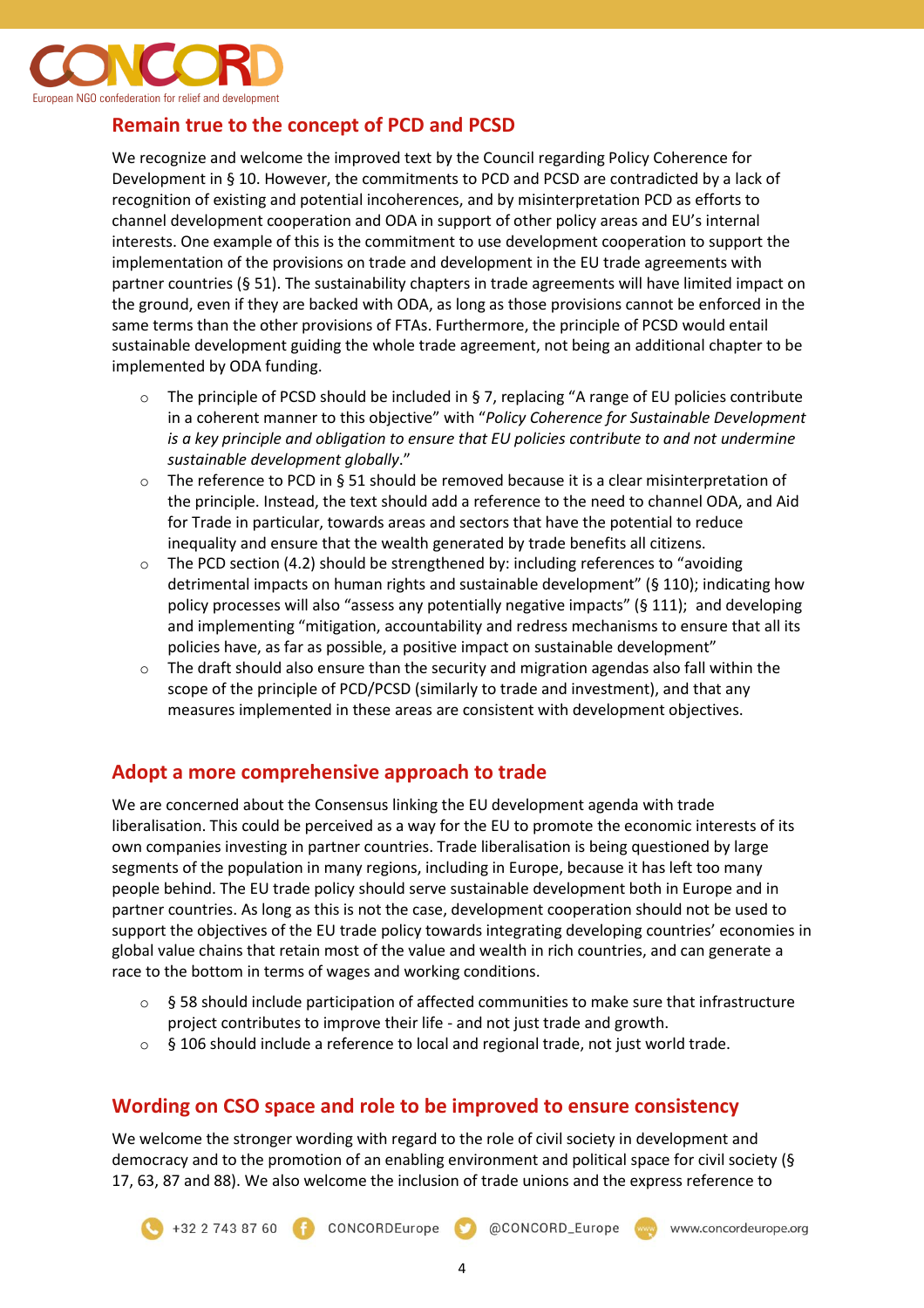

social dialogue as a means to ensure that private companies effectively contribute to the realisation of all SDGs. This needs to be preserved and the role of social dialogue as a key enabler to fight inequality and ensure respect for labour standards should be even strengthened. However, in view of the guiding and more operational nature of the new text and in order to keep the language consistent with the stated objectives, the role of civil society should be strengthened in the following sections:

- $\circ$  A reference to the role of civil society organisations and diaspora organisations, in particular, should be added in the section on migration, including aid to refugees and IDPs and their host communities (§ 38 to 40).
- $\circ$  Farmers organisations, including smallholder farmers' organisations and cooperatives, should be recognized as key stakeholders in sustainable management of natural resources, agriculture and food security support programmes and in policy making in these areas (§ 43, 44, 56). In the same way, the text should also include a reference to accountability mechanisms that provide the means for civil society and farmers' organisations to monitor the negotiation and implementation of trade agreements, including EPAs (§ 51).
- $\circ$  The essential role of civil society, women's organisation and community leaders, including religious leaders, in peace and reconciliation should be emphasized (§ 69). It is also essential to refer to human security and ownership by people and communities and not just national ownership in relation with security sector reform (§ 68).
- $\circ$  The text should refer to maintaining support to the social and political role of civil society and to human rights defenders in Middle Income Countries even in the case bilateral cooperation is phased out (§ 94).
- o In addition, it is important to make sure that fundamental freedoms and civic space are mainstreamed in the political dialogue with partner countries (§ 62) and that accountability to citizens' and supporting the role of civil society in budget monitoring is secured in the context of budget support (§ 81).

# **Food security and agriculture to recognise paradigm shift and smallholders**

We welcome the focus on food, nutrition and agriculture as key areas of the EU development cooperation. However, Concord would like to see an express reference to the need for a paradigm shift from industrial agriculture and agribusiness supply chains to diversified agroecological production, territorial food systems, climate resilient and nutrition-sensitive agriculture and regeneration of natural resources. In addition, we believe the current text fails to sufficiently acknowledge the need to prioritise support to smallholder producers since it is they who feed most of the people in developing countries, preserve the soils and biodiversity (§ 56), and are main investors in agriculture.

- o Paragraph 24 focuses on children under five and women in pregnancy and lactating period. Particular attention must be paid to early interventions, especially in the first thousands days of a child's life, as these can have tremendous impacts on a child's cognitive and physical development.
- $\circ$  Smallholders should be key participants in research and innovation, their rights to farmsaved seeds and to land should be protected, and the EU should invest in helping them to strengthen their bargaining power. § 44 and 56 should be amended to reflect this.
- $\circ$  The text should not only acknowledge the need for private investments in agriculture that complement and do not undermine farmers' own investments, but also the need for public investments in that field (§ 56).
- o A stronger focus on territorial markets, as per the Committee of World Food Security guidance, should be included as well.

@CONCORD\_Europe

www.concordeurope.org